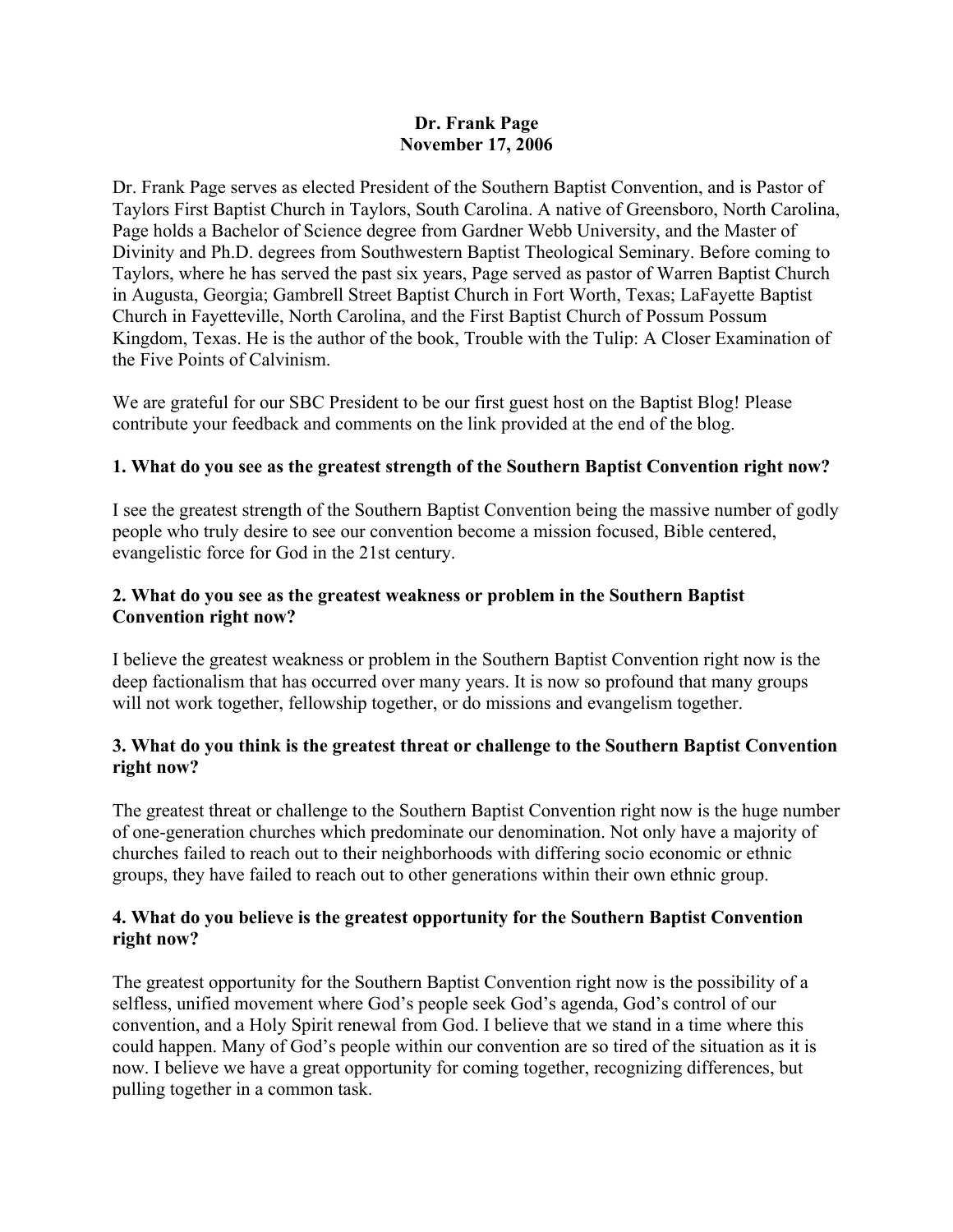## **5. Some have suggested that the Southern Baptist Convention is likely to decline in the near future. What is your assessment of the future of the Southern Baptist Convention?**

I do concur with the assessment that the Southern Baptist Convention is likely to decline in the near future, if we maintain the present course. My assessment of the future is one of optimism. I do believe that there are a huge number of people in our convention who want to move forward in a positive way. I believe there are people in our churches who want to learn how to reach out to other generations as well as other cultural and ethnic groups. I see signs of hope! However, if we continue to fight among ourselves, then our future is dark.

# **6. What would you say to a young (or old) pastor who is considering leaving the SBC? Why should they stay a Southern Baptist?**

I have said to many young and old pastors who are considering leaving the SBC that I would beg them to give our convention another chance. While some leave and some need to leave, I am asking our churches and pastors to move past any hurts, disappointments, and struggles to pull together in a common task of winning our world to Christ. I believe that we can do more together than we can apart. I am asking that the Spirit of Christ, which is a selfless, servant spirit predominate our convention and its leadership in the days ahead.

# **7. The resurgence of Calvinism in the SBC has been a controversial issue in some ways. What is your perspective on the resurgence of Calvinism in the SBC?**

Most people know that I am a non-Calvinist in my soteriology. I do believe that the issue of Calvinism is going to be a major point of discussion in the days ahead. I believe that it can be a major point of division within our convention. I would ask pastors, ministerial students, and churches to follow the advice of Dr. Paige Patterson, President of Southwestern Baptist Theological Seminary in his call for total honesty when dealing with potential pastoral changes. I believe this will go a long way in helping avoid major division and disruption with the churches. Both pastors and churches need to know where they stand in this area and need to be honest about it one with another.

## **8. The issue of elder rule has been controversial in many churches. What is your perspective on ruling elders as an expression of Baptist church polity and ecclesiology?**

I believe that the Bible is clear in its description of pastors, bishops, elders, and deacons. While it describes those offices in the church, it gives latitude as to how individual churches will implement the actual governance issues of the church. I believe that the current move toward elder rule is one of several options, but is not prescribed in the Bible. Personally, I feel that many issues need congregational input while at the same time respecting the leadership of the pastor.